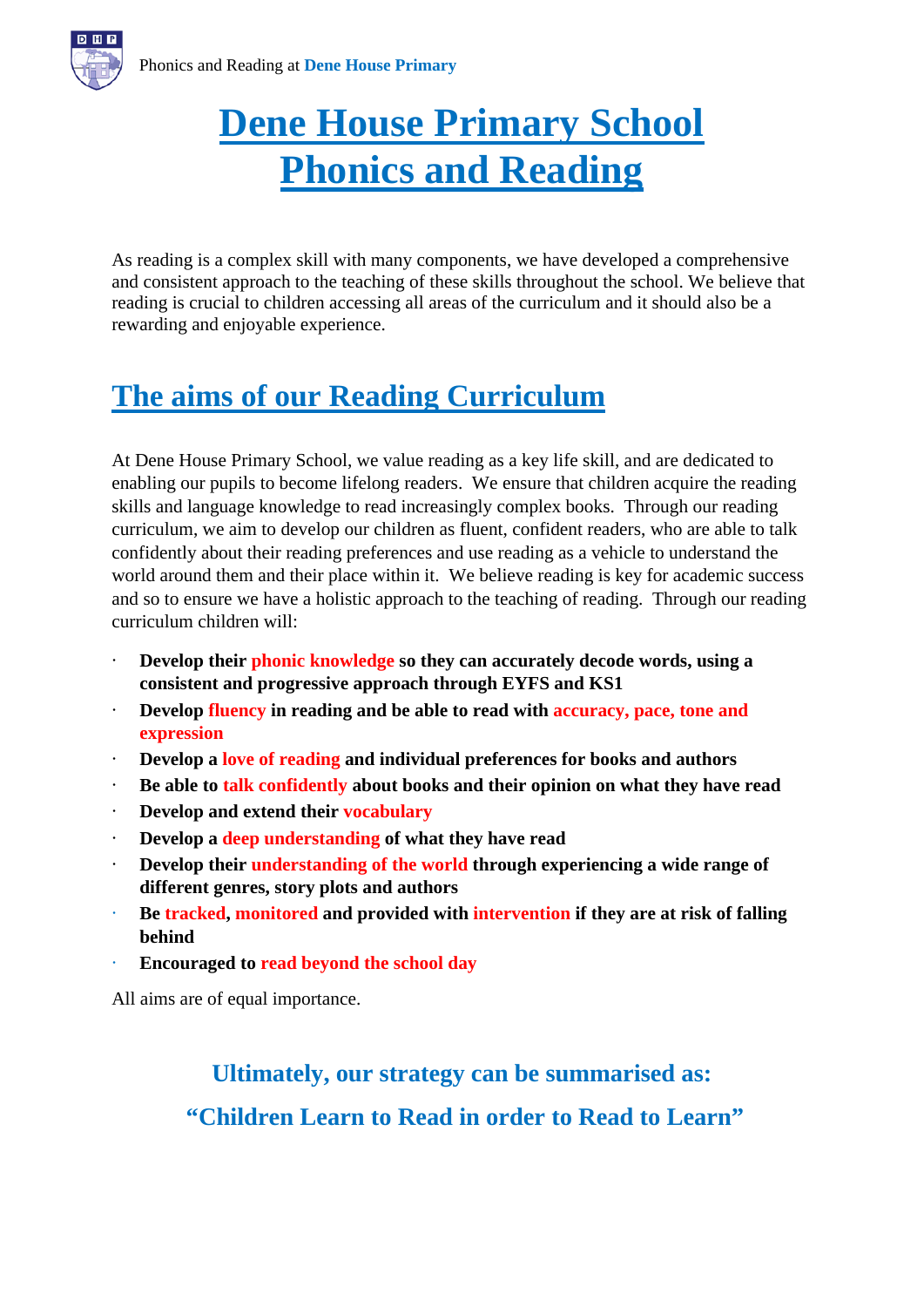### **How will we achieve it? An overview…**

| Aim                                                                                                                                                              | Why?                                                                                                                                                                                                                                                                                                                                                                                                                                                                                                                                                                                        | How?                                                                                                                                                                                                                                                                                                                                                                                                                             |
|------------------------------------------------------------------------------------------------------------------------------------------------------------------|---------------------------------------------------------------------------------------------------------------------------------------------------------------------------------------------------------------------------------------------------------------------------------------------------------------------------------------------------------------------------------------------------------------------------------------------------------------------------------------------------------------------------------------------------------------------------------------------|----------------------------------------------------------------------------------------------------------------------------------------------------------------------------------------------------------------------------------------------------------------------------------------------------------------------------------------------------------------------------------------------------------------------------------|
| Develop our children's phonic<br>knowledge so they can accurately<br>decode words, using a consistent<br>and progressive approach through<br><b>EYFS and KS1</b> | In the EEF Guidance Report 2017 (and the 2020<br>update) for 'Improving Literacy in KS1,' the EEF<br>stated that 'The use of a systematic phonics programme<br>is supported by very extensive evidence. Seven meta-<br>analyses, which include studies of 5-7-yearold pupils,<br>have consistently demonstrated the impact of phonics on<br>early reading.'                                                                                                                                                                                                                                 | <b>Consistent approach to phonics (RWI)</b><br>$\bullet$<br>Reading books closely linked to phonics programme (RWI Book Bag Books)<br>$\bullet$<br>Regular phonics assessments and regrouping of children<br>High levels of staffing for phonics and reading in Rec and Y1<br>$\bullet$                                                                                                                                          |
| Develop fluency in reading and<br>be able to read with accuracy,<br>pace, tone and expression                                                                    | The EEF Guidance Reports for both KS1 and KS2<br>highlight developing fluency as key to improving<br>literacy in both key stages, including giving children an<br>opportunity to read and re read the same text (as<br>children experience through RWI both in school and<br>through developing their home reading)                                                                                                                                                                                                                                                                         | Use of RWI phonics books in Reception and Year 1 to consolidate and build<br>$\bullet$<br>fluency with sounds taught<br>Daily opportunities to develop fluency across the school.<br>$\bullet$<br>RWI interventions built in as required<br>$\bullet$<br>Reading Plus Online programme used to build fluency in Year 3/4/5/6<br>$\bullet$<br>Reading with accuracy, pace, tone and expression is modelled and taught by<br>staff |
| Develop a love of reading and<br>individual preferences for books<br>and authors                                                                                 | Several studies show the positive impact of reading for<br>pleasure. Upon reviewing the research literature,<br>Clark and Rumbold (2006) identify several main areas<br>of the benefits to reading for pleasure: Reading<br>attainment and writing ability; Text comprehension<br>and grammar; Breadth of vocabulary; Positive<br>reading attitudes; Greater self-confidence as a reader;<br>Pleasure in reading in later life; General knowledge; A<br>better understanding of other cultures; Community<br>participation; and a greater insight into human nature<br>and decision-making. | Regular reading conversations with children<br>$\bullet$<br><b>High quality class novels</b><br>$\bullet$<br>High quality books in classrooms<br>Staff as reading role models<br><b>Fluency session</b><br>'Dream Reads' are set up in Reception and will be rolled out to KS1                                                                                                                                                   |
| Be able to talk confidently about<br>books and their opinion on what<br>they have read                                                                           | <b>Building Communities of Engaged Readers highlights</b><br>the effectiveness of 'spontaneous inside-text talk' in<br>building a community of readers. It also talks of the<br>concept of 'Reading Teachers' who are not only<br>knowledgeable about texts for children, but are aware<br>of their own reading identities and prepared to share<br>their enthusiasm and understanding of what being a<br>reader means                                                                                                                                                                      | Book talk modelled in reading lessons<br>$\bullet$<br>Regular opportunities are provided in the reading sessions for children to share<br>their opinions about books                                                                                                                                                                                                                                                             |
| Develop and extend their<br>vocabulary                                                                                                                           | The Oxford Language Report: Why Closing the Word<br>$\bullet$<br>Gap matters highlights the impact lack of vocabulary<br>has in the classroom and the wider impact to children<br>when accessing all areas of the curriculum. (OUP)                                                                                                                                                                                                                                                                                                                                                         | Vocab taught through all areas of reading and the wider curriculum<br>$\bullet$<br>Vocab discussed and modelled through reading sessions<br>$\bullet$<br>Two week blocks of vocab focused lessons within the reading cycle Y2-6                                                                                                                                                                                                  |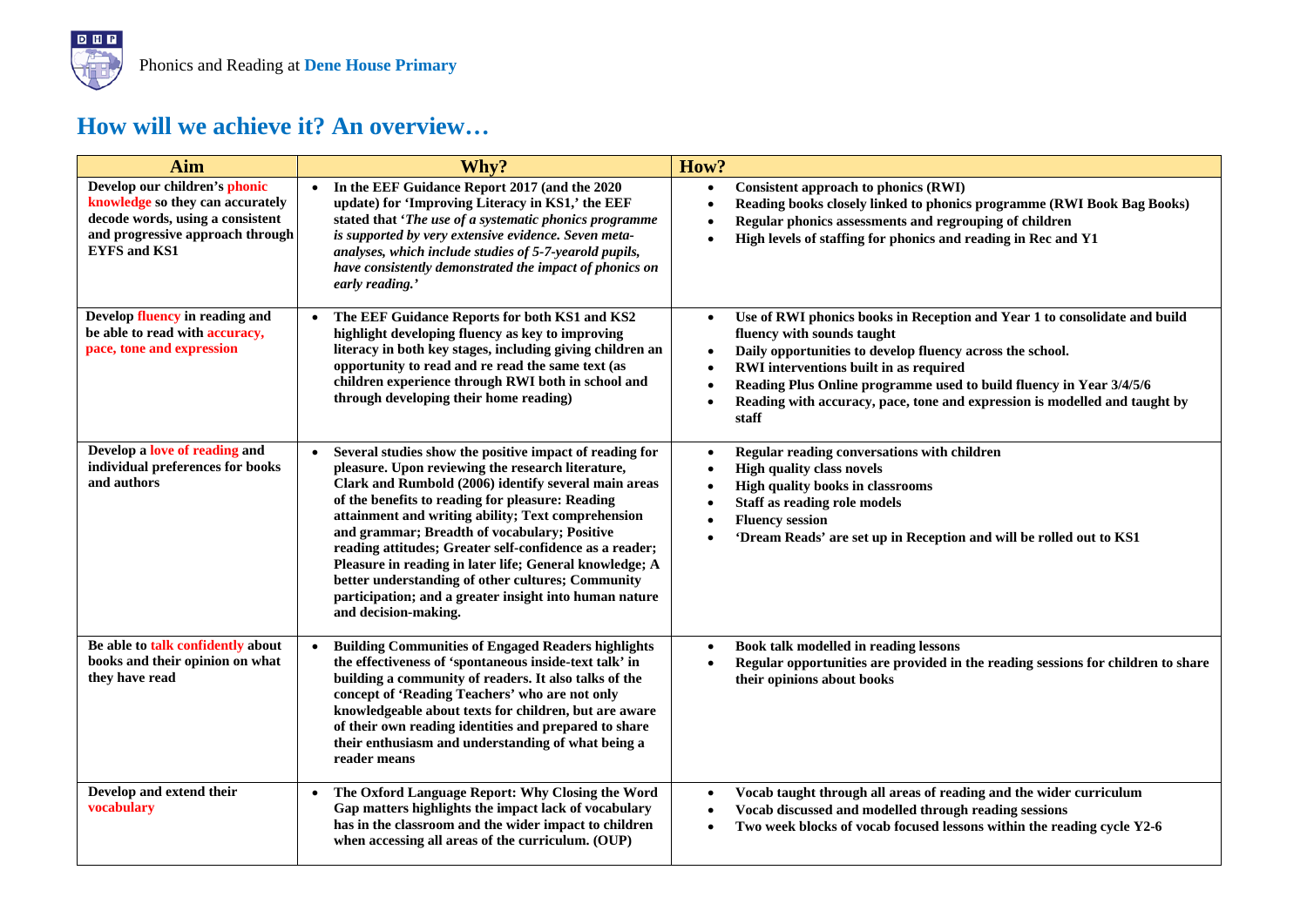

| Aim                                                                                                                 | Why?                                                                                                                                                                                                                                                                                                                                                                                                                                              | How?                                                                                                                                                                             |
|---------------------------------------------------------------------------------------------------------------------|---------------------------------------------------------------------------------------------------------------------------------------------------------------------------------------------------------------------------------------------------------------------------------------------------------------------------------------------------------------------------------------------------------------------------------------------------|----------------------------------------------------------------------------------------------------------------------------------------------------------------------------------|
| Develop a deep understanding of<br>what they have read                                                              | The EEF raised the importance of teaching reading<br>comprehension strategies in their Teaching and<br>Learning Toolkit. These can include: inferring<br>meaning from context; summarising or identifying key<br>points; using graphic or semantic organisers;<br>developing questioning strategies; and monitoring their<br>own comprehension and identifying difficulties<br>themselves and can add an additional 6 months reading<br>progress. | Clear approach to teaching reading skills: Big three skills and mini skills<br>Focus on reading for understanding from Reception to Y6                                           |
| Develop their understanding of the<br>world through experiencing a<br>wide range of different genres and<br>authors | $\bullet$<br>Several studies show the wider impact that<br>reading can have, outside of gains in attainment and<br>vocabulary understanding: The Literacy Trust stated in<br>their report that reading for pleasure not only impacts on<br>reading achievement but also increases: general knowledge,<br>a better understanding of other cultures, community<br>participation and a greater insight into human nature and<br>decision-making      | Range of texts covered in each year group through the seven story plots<br>Varied texts for home reading<br><b>Books link to PSHE and Right Respecting topics where possible</b> |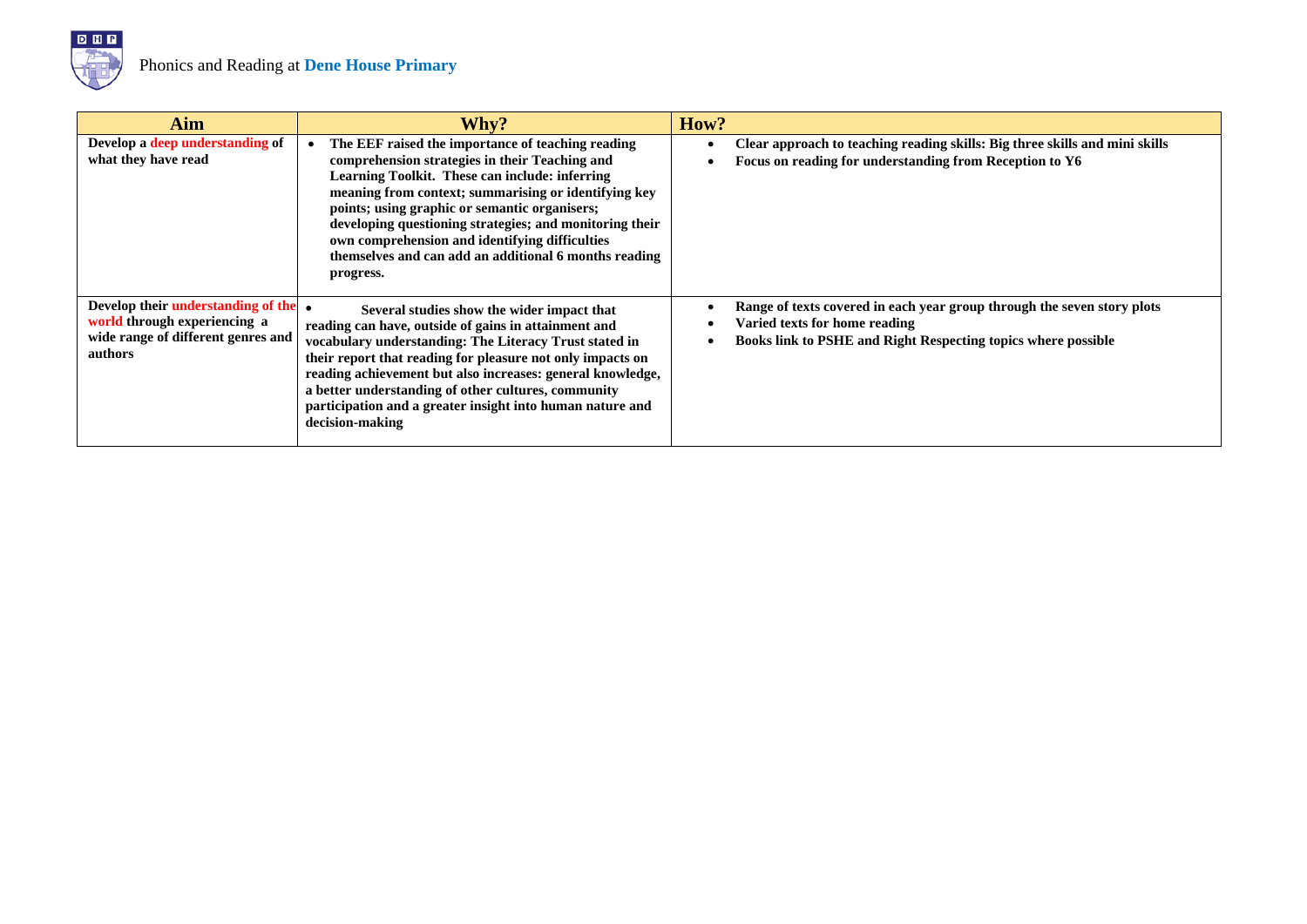

# **Our approach to reading**

In our school, there is a consistent whole school approach to the teaching of reading. A range of reading strategies are taught throughout all year groups, reflecting the requirements of the 2014 National Curriculum and new 2021 EYFS Profile and Early Learning Goals. Reading will be taught within four main strands:

- Phonic knowledge
- Fluency
- Talking about books
- Comprehension

# **Phonics**

**T**he teaching of phonics begins in Reception and is taught in discrete sessions across EYFS and Year 1. In Year 2 and in KS2, phonics continues to be taught as an intervention for children who require it. At Dene House Primary, we teach phonic skills using the RWI, which is a systematic phonics programme.

**Read Write Inc Speed sounds order Set 1:**  m, a, s, d, t, i, n, p, g, o, c, k, u, b, f, e, l, h, sh, r, j, v, y, w, th, z, ch, qu, x, ng, nk. **Set 2:**  ay, ee, igh, ow, oo, oo, ar, or, air, ir, ou, oy.

**Set 3:**  ea, oi, a-e, i-e, o-e, u-e, aw, are, ur, er, ow, ai, oa, ew, ire, ear, ure, tion, cious, tious.

### **Progression in Phonics**

Reception children begin to learn the first 31 phonic sounds from the 'Read, Write, Inc' phonics programme when they enter Reception Class. This is taught using the RWI procedure: children will work on 3-5 phonemes per week throughout the first term with regular consolidation.

Tricky words are introduced gradually as 'red words' for the children to learn at home and in school. Children are continually assessed and if secure move onto set 2 and 3 sounds as appropriate.

Additional intervention activities are in place for those children who are not secure with the set 1 sounds to target any gaps in phonic knowledge.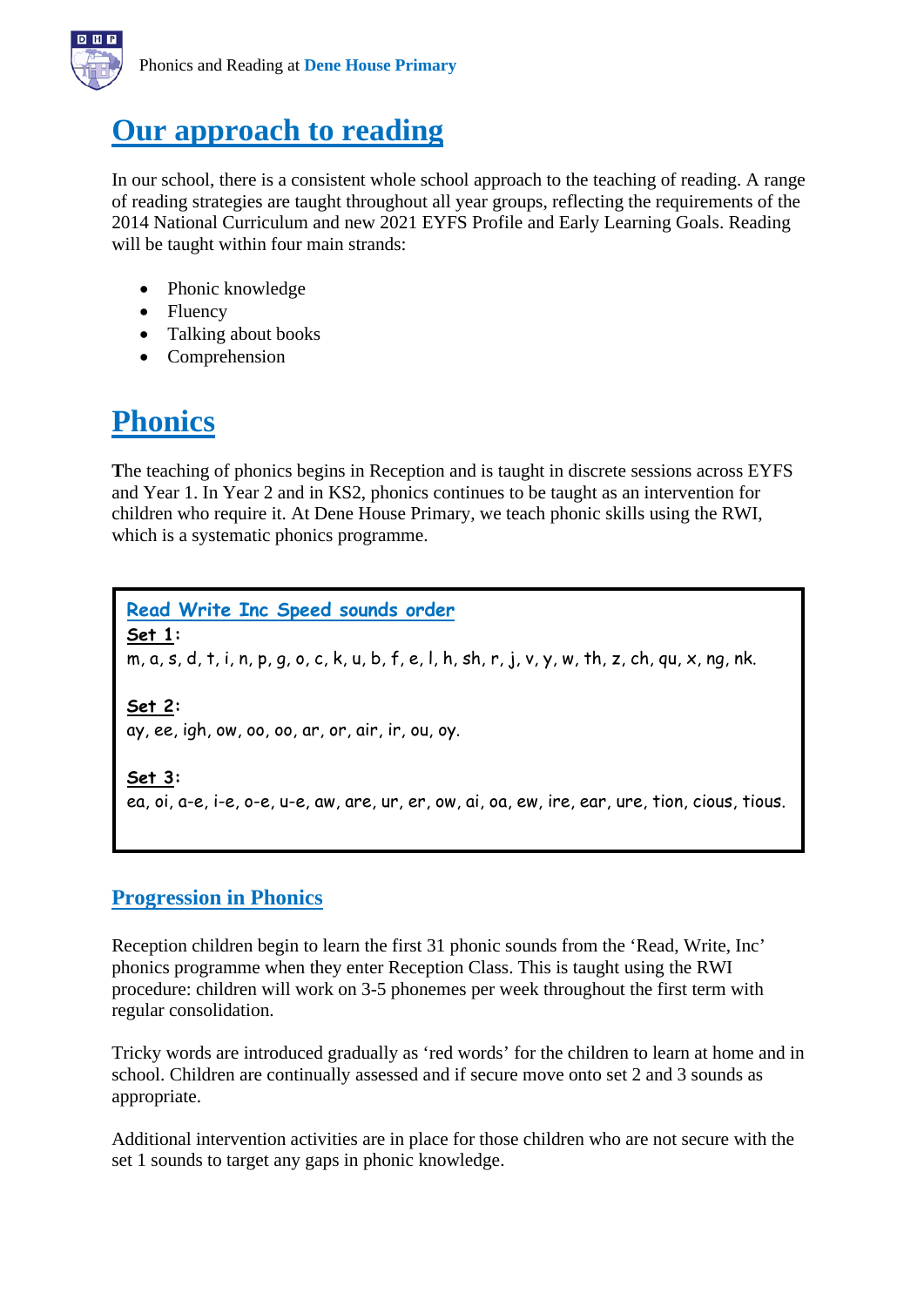

Year 1: Children continue to follow the programme in Year 1. This is a focused, daily session. Children are reassessed at the end of each half term and groups reorganised as appropriate.

Year 2: Children continue to follow the RWI programme in Year 2 if required. Children are grouped and content depends upon initial assessments of the children at the start of the year and throughout the year. Any children who do not pass the phonics test at the end of Year 1 will receive additional interventions to ensure they pass the test in Year 2.

**Key Stage 2:** In Years 3-6, children who are working below age related expectations are assessed for RWI. These are delivered by trained staff and monitored by SLT and Phase Leaders.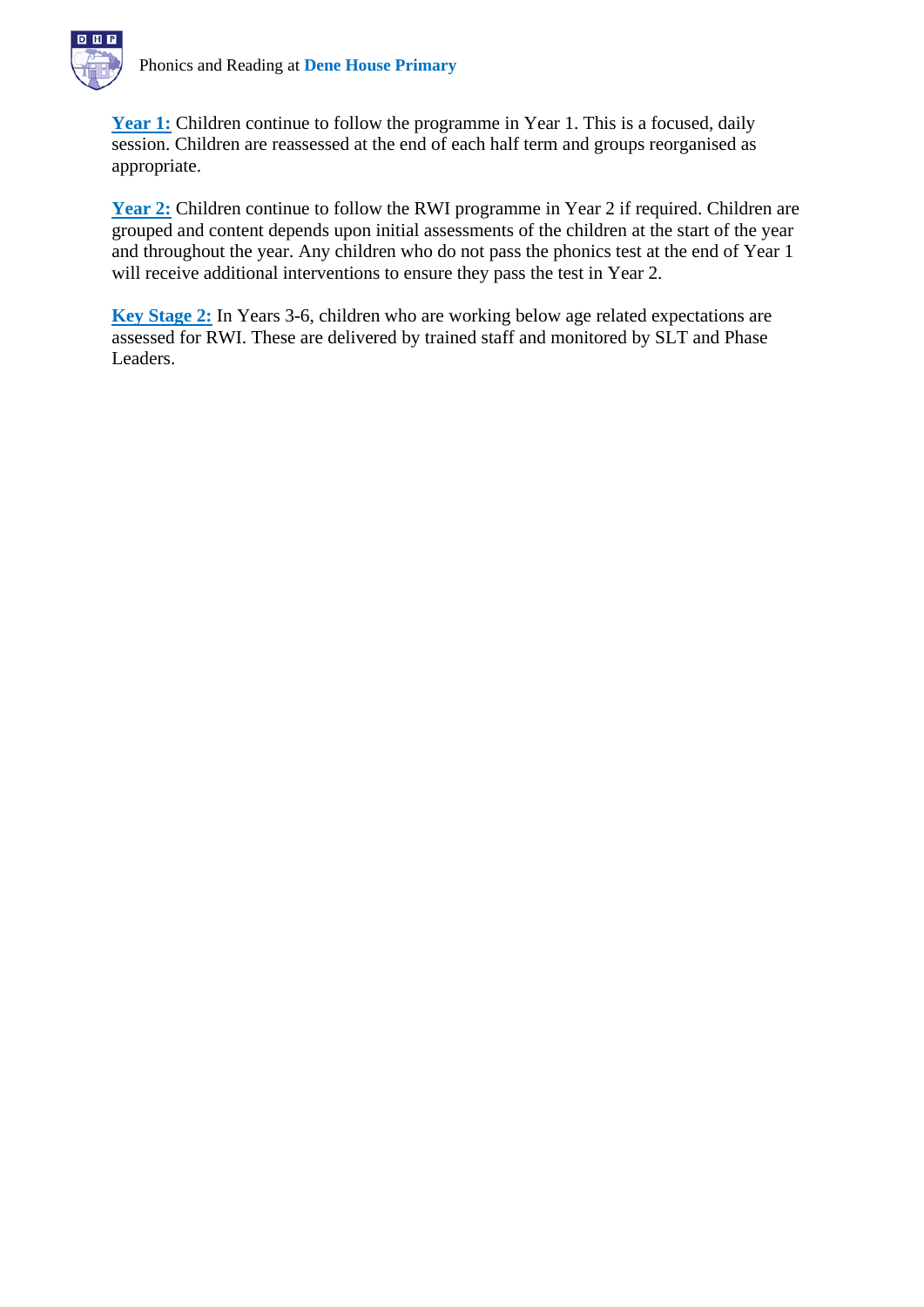

### **Term by Term Expectations:**

| Reception                                                                                                                                                         |                                                       |                                                       |                                                                           |                                                                                                                                           |
|-------------------------------------------------------------------------------------------------------------------------------------------------------------------|-------------------------------------------------------|-------------------------------------------------------|---------------------------------------------------------------------------|-------------------------------------------------------------------------------------------------------------------------------------------|
|                                                                                                                                                                   | <b>End of Autumn</b>                                  | <b>End of Spring</b>                                  | <b>End of Summer</b>                                                      |                                                                                                                                           |
| <b>SEND</b><br>Phonic Intervention 1-1<br><b>Quality First Teaching</b><br>with books matched to<br>phonic ability<br>Pinny Time                                  | Set 1 Sounds and Word Time 1.1,<br>1.2, 1.3           | Set 1 Sounds and Word Time 1.1, 1.2,<br>1.3, 1.4, 1.5 | Set 1 Sounds and Word Time 1.6, 1.7<br><b>Ditties</b>                     | End of Reception:<br>• ALL children will be secure<br>with Set 1 sounds<br>MOST children will be<br>$\bullet$<br>secure with Set 2 sounds |
| Target group<br>1-1 Phonic Intervention<br><b>Quality First Teaching</b><br>with books matched to<br>phonic ability<br>Pinny Time                                 | Set 1 Sounds and Word Time 1.1.<br>1.2, 1.3, 1.4, 1.5 | Set 1 Sounds and Word Time 1.6, 1.7<br><b>Ditties</b> | Set 2 Sounds<br><b>Green Books</b>                                        | <b>SOME</b> children will know<br>$\bullet$<br>some Set 3 sounds                                                                          |
| Expected<br>Quality first teaching with<br>books matched to phonic<br>ability                                                                                     | Set 1 Sounds and Word Time 1.6,<br>1.7 Ditties        | Set 2 Sounds<br><b>Green Books</b>                    | Set 2 Sounds<br><b>Purple Books</b>                                       |                                                                                                                                           |
| Above<br>Small group quality first<br>teaching with books matched to<br>phonic ability                                                                            | Set 2 Sounds<br><b>Green Books</b>                    | Set 2 Sounds<br><b>Purple Books</b>                   | <b>Set 3 Sounds Pink Books</b>                                            |                                                                                                                                           |
| Year 1                                                                                                                                                            |                                                       |                                                       |                                                                           |                                                                                                                                           |
|                                                                                                                                                                   | <b>End of Autumn</b>                                  | <b>End of Spring</b>                                  | <b>End of Summer</b>                                                      | End of Year 1:<br>ALL children will be secure<br>$\bullet$                                                                                |
| <b>SEND</b><br>Phonic Intervention 1-1<br><b>Quality First Teaching</b><br>with books matched to<br>phonic ability<br>Pinny Time                                  | <b>Set 1 Sounds Red Books</b>                         | Set 2 Sounds<br><b>Green Books</b>                    | <b>Set 2 Purple Books</b>                                                 | with Set 1 -3 sounds<br>MOST children will have<br>finished the RWI<br>programme                                                          |
| Target group<br>1-1 Phonic Intervention<br>Small Group Intervention<br>Quality First Teaching with<br>books matched to phonic<br>ability<br>Early morning reading | <b>Set 2 Purple Books</b>                             | <b>Set 3 Sounds Pink/Orange Books</b>                 | <b>Set 3 Sounds Yellow Books</b><br>(all sounds covered by May half term) |                                                                                                                                           |
| Expected                                                                                                                                                          | <b>Set 3 Sounds Pink/Orange Books</b>                 | <b>Set 3 Sounds Yellow Books</b>                      | Set 3 Sounds Read and Spell Blue                                          |                                                                                                                                           |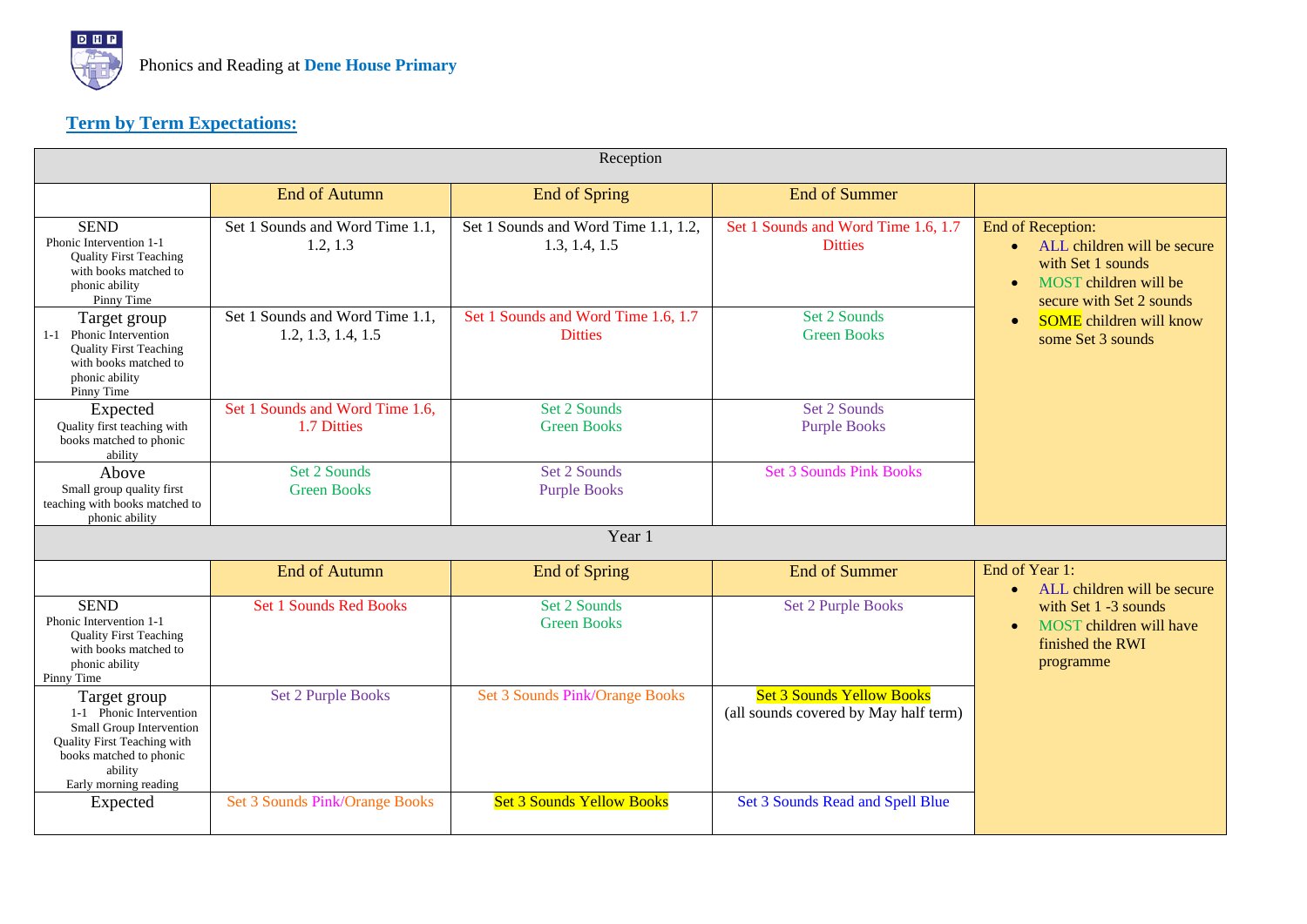

| Quality first teaching with<br>books matched to phonic<br>ability<br>Class novel and phonic book<br>comprehension skills<br>Early morning reading<br>Above<br>Quality first teaching with<br>books matched to phonic<br>ability<br>Early Morning reading<br>Class novel and phonic book<br>comprehension skills | <b>Set 3 Sounds Yellow Books</b> | Set 3 Sounds (Read and Spell) Blue               | Set 3 Sounds Read and Spell Grey<br>Books/completed programme             |                                                       |
|-----------------------------------------------------------------------------------------------------------------------------------------------------------------------------------------------------------------------------------------------------------------------------------------------------------------|----------------------------------|--------------------------------------------------|---------------------------------------------------------------------------|-------------------------------------------------------|
| Year 2                                                                                                                                                                                                                                                                                                          |                                  |                                                  |                                                                           |                                                       |
|                                                                                                                                                                                                                                                                                                                 | <b>End of Autumn</b>             | End of Spring                                    | <b>End of Summer</b>                                                      | End of Year 2:<br>ALL children will have<br>$\bullet$ |
| <b>SEND</b><br>Phonic Intervention 1-1<br><b>Quality First Teaching</b><br>with books matched to<br>phonic ability<br>Pinny Time                                                                                                                                                                                | Set 3 Sounds Pink                | <b>Set 3 Sounds Orange Books</b>                 | <b>Set 3 Sounds Yellow Books</b><br>(all sounds covered by May half term) | finished the RWI<br>programme                         |
| Target group<br>1-1 Phonic Intervention<br>Small Group Intervention<br>Quality First Teaching with<br>books matched to phonic<br>ability<br>Early morning reading<br>Class novel and phonic book<br>comprehension skills                                                                                        | <b>Set 3 Sounds Yellow Books</b> | Set 3 Sounds Read and Spell Blue<br><b>Books</b> | Set 3 Sounds Read and Spell Grey<br>Books, completed programme            |                                                       |
| Expected<br>Quality First Teaching with<br>books matched to phonic<br>ability<br>Early morning reading<br>Class novel comprehension<br>skills                                                                                                                                                                   | Completed programme              |                                                  |                                                                           |                                                       |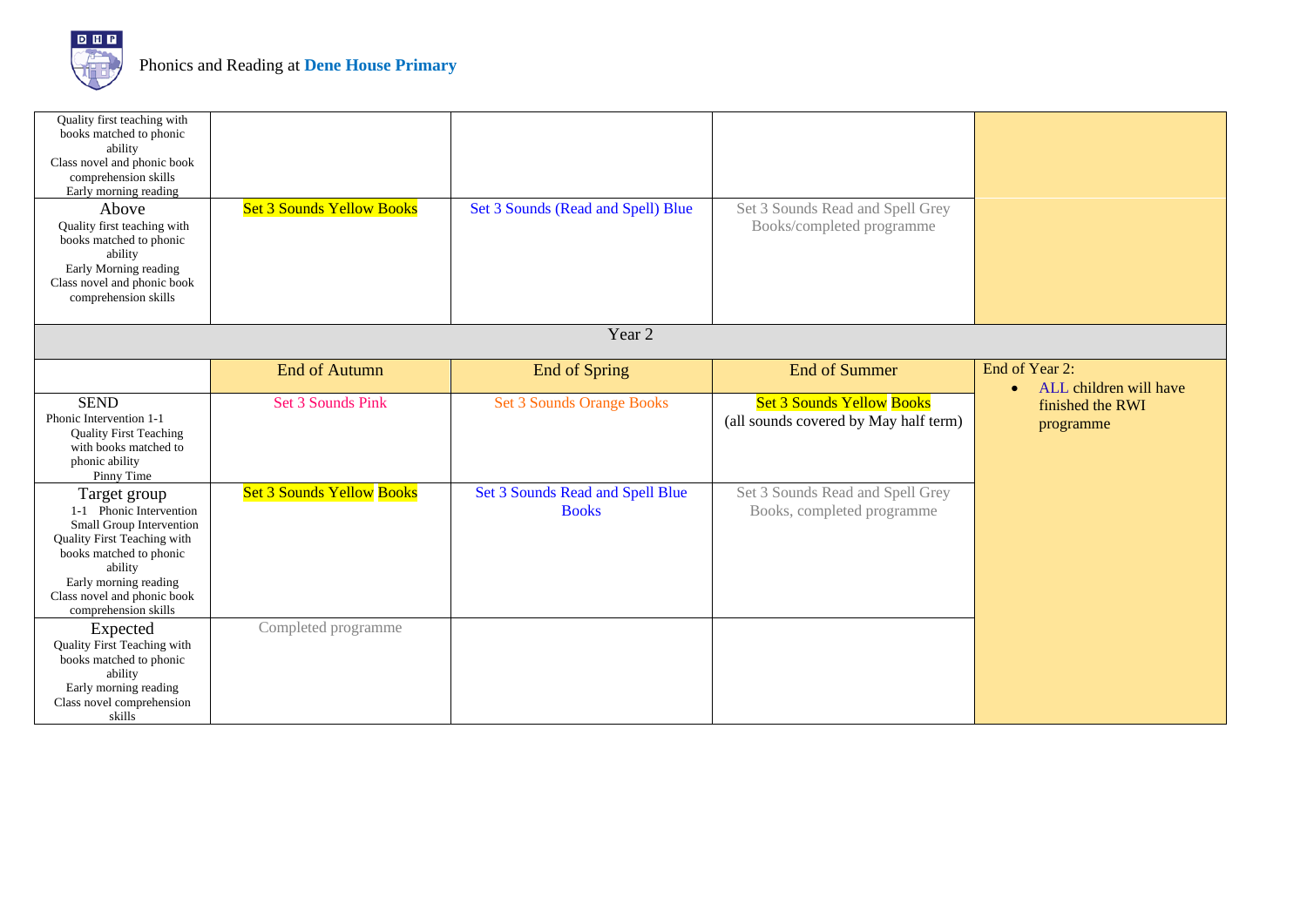

### **Structure of a Phonics and Reading session:**

All staff who deliver phonics sessions have received training in Read Write Inc. This helps ensure that our approach is consistent and effective.

Children engage with RWI at least twice a day: once as a recap and once as a formal RWI lesson. Any children struggling to keep pace or in need of catch up receive additional RWI intervention.

#### **Phonics:**

| <b>Set 1 Phonics</b>                                                                                                                                | <b>Set 2 Phonics</b>                                                                                                                                                                                                                                                                        | <b>Set 3 Phonics</b>                                                                                                                                                                                                                                                              |
|-----------------------------------------------------------------------------------------------------------------------------------------------------|---------------------------------------------------------------------------------------------------------------------------------------------------------------------------------------------------------------------------------------------------------------------------------------------|-----------------------------------------------------------------------------------------------------------------------------------------------------------------------------------------------------------------------------------------------------------------------------------|
| Introduce new<br>sound<br>• Review sounds at<br>speed<br>Oral blending<br>٠<br>Blending with<br>$\bullet$<br>speed sounds<br><b>Blending boards</b> | • Introduce new sound<br>Hide new sound in pack<br>• Review sounds at speed<br>Word time activities:<br>Fred Talk new sound in<br>green words, Fred in your<br>head previous sound in<br>green words, speedy words<br>review sounds in green<br>words<br>• Alien words<br>Spelling activity | • Introduce new sound<br>Hide new sound in pack<br>Review sounds at speed<br>Word time activities:<br>Fred Talk new sound green<br>words, Fred in your head<br>previous sound in green words,<br>speedy words review sounds in<br>green words<br>Alien words<br>Spelling activity |

## **Developing a Love of Reading**

The texts we choose for home reading, class novels and those we use in reading lessons are all geared around giving children experience of a range of genres, story plots and authors, broadening their reading diet and developing a love of reading. Teachers model reading for pleasure through the end of day novels. We utilise opportunities to promote and develop reading across the curriculum.

# **Teaching Understanding**

We prioritise the skills of retrieval, inference and language and these form the core of our teaching for understanding. We call these our 'Big Three' skills and each is taught as a twoweek block across Y2-6. We use the term 'Mini Skills' for skills that are taught over a shorter period for example: analysing whole text, prediction, summarising and comparing (KS2) and predicting and sequencing (KS1). Work builds through the week with children having an opportunity to complete a range of activities linked to the skill being taught e.g. debate, personal responses to a text, drama etc.

Children will have an opportunity to work with a range of texts including the class novel, poetry, newspapers, fiction and non-fiction. All opportunities support the development of a love of reading and children's awareness of authors, different genres and a range of curriculum areas.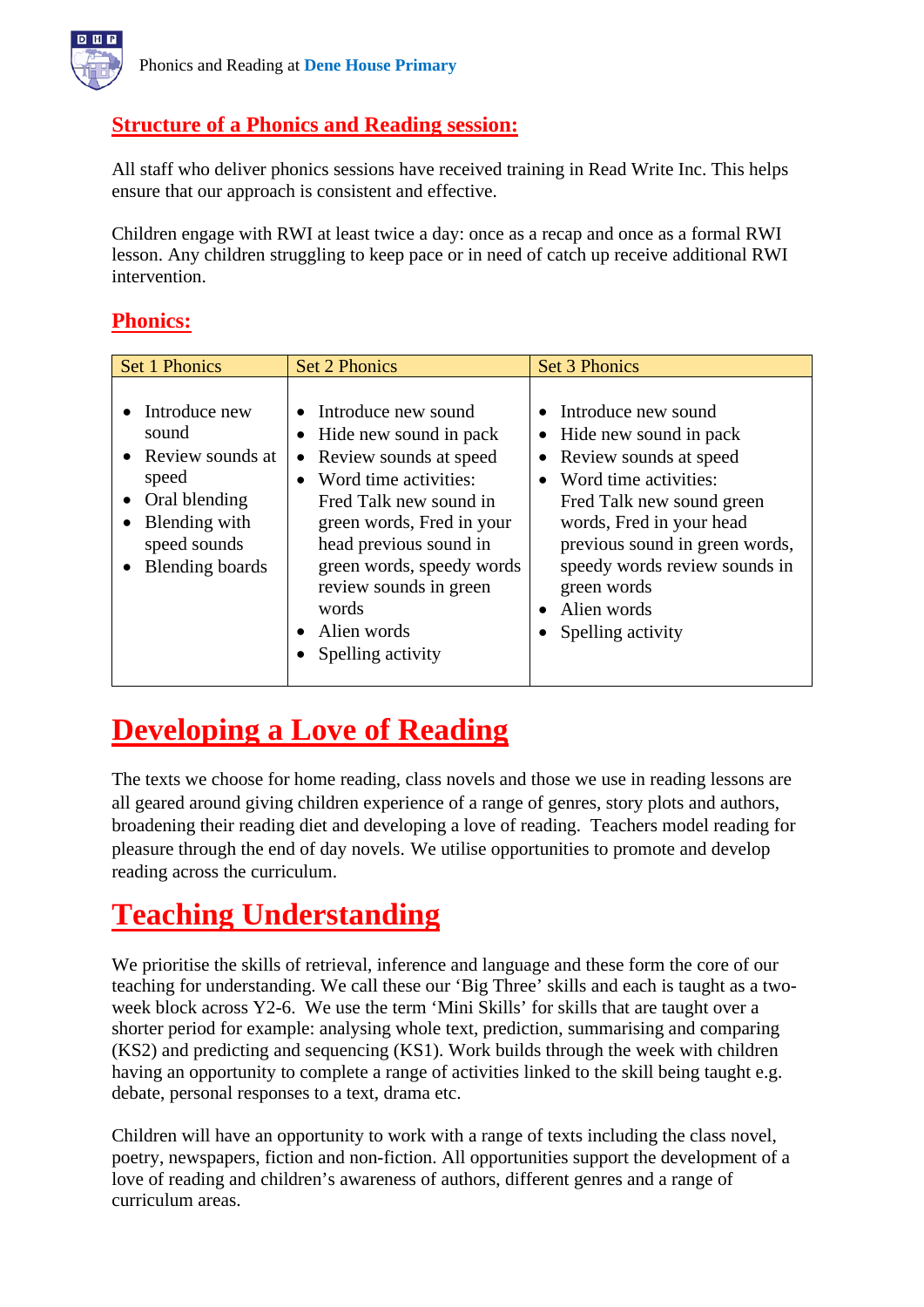



# **Timetabling**

Reading lessons take place on mornings. Opportunities are then taken to apply reading skills within afternoon lessons as much as possible.

# **Assessment Preparation**

While our reading curriculum is based around developing a love of reading and giving children an opportunity to read varied texts, we also recognise our role in familiarising the children with the written format of assessments they will be taking at the end of Key Stage 1 and Key Stage 2. As a result, at the end of each two-week block, children will have a mixed comprehension lesson with an unseen text. They will work through the questions together, discussing right/wrong answers, ways of phrasing questions, finding information in the text etc. We also have a common approach to written question and answer comprehension.

To ensure that there is consistency across the school, each member of staff adopts the same approach when teaching comprehension and the checklist to the right is followed.

**Assessment and Intervention**



Reception: Children are baseline assessed on entering Reception.

RWI assessment is used and assessed regularly throughout the year with provision built around children's current needs. Children who are not keeping pace with the programme or who are in need of catch up receive additional RWI intervention.

Year 1: Children are assessed regularly using both the RWI phonics assessment and Year 1 phonics check materials with their phonics provision built around the areas identified on these assessments. After the first half term, they are also assessed termly in reading. Interventions in Year 1 have a phonics focus and are based around the RWI programme.

Year 2: Where required, children are assessed on phonics and those still requiring phonics provision receive this provision either during their taught reading time or as an afternoon intervention. Children are assessed at least termly on their reading and interventions are set up for children who need additional support. In Year 2, interventions can be phonics based/comprehension based.

KS2: At the start of the year, all children complete baseline assessments to assess their reading age and reading fluency. Pupils who access Reading Plus complete an assessment to analyse reading fluency, comprehension and vocabulary acquisition.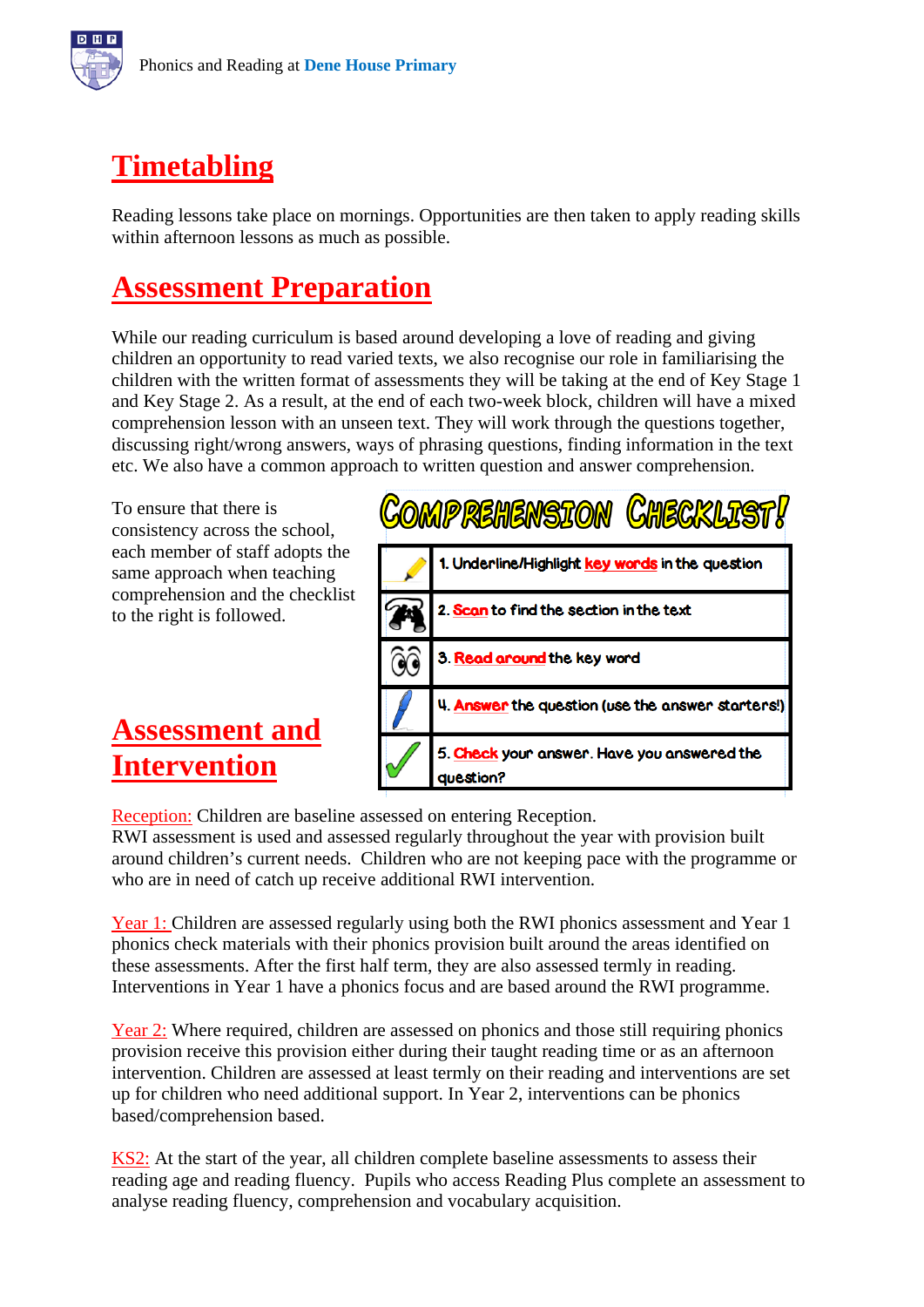

For those lower attaining pupils, interventions take place in a variety of forms to reduce the risk of them falling behind: 1:1 paired reading, reading fluency, Cracking Comprehension, phonics intervention based on RWI programme and Reading Plus. These interventions are either run on an afternoon or during the reading session.

Assessments are repeated termly to assess progress and ensure programmes are still relevant for the children. Attainment and progress in reading is measured using the statutory assessments at the end of Key Stage 1 & 2. These results are measured against the reading attainment and progress of children nationally.

# **Across the Curriculum**

Opportunities are made wherever possible for children to apply their reading skills. Each class has quality non-fiction books linked to their curriculum topics to give children an opportunity to read for information and apply skills developed in their reading lessons.

# **The Reading Environment**

Each class at Dene House Primary School will demonstrate to children that books are valued, with areas for children to read a variety of texts, reflecting genres, cultures, gender and race. Every class will also have a range of books available to pupils that reflect their current class topics.

ICT in the classroom through laptops, iPads and interactive whiteboards will be available for children to access digitally written materials to support their learning in all curriculum areas. A respect for books will be fostered and modelled by all staff.

Years 2-6 will have a 'class novel' which their English and topic work will be linked to. It will be read daily with the children and additional copies will be available for the children to use during their English lessons.

Reception and Year 1 will be exposed to a variety of different stories and texts, which will be used to complement their English and topic teaching.

# **Home Reading - Involving parents**

**Reception:** Prior to the children beginning their phonics teaching in Reception, parents are invited into school to learn about the way reading is taught in school and ways to support their child at home. Children will receive picture book or books that match their phonics stage as soon as they start school.

Year 1: In Year 1, parents are invited to attend a meeting in preparation for their child taking their Y1 Phonics screening check. This advises parents on the format of the screening check and gives advice on how they can support their child at home. Children will receive a book which matches their phonics stage as soon as they start the school year.

**Dream Reads:** In Reception and KS1, children will also take a 'Dream Read' book home weekly. Dream Reads are our list of 30 books per class which we feel all children should have experienced during their time in that year group. While our phonics books are designed